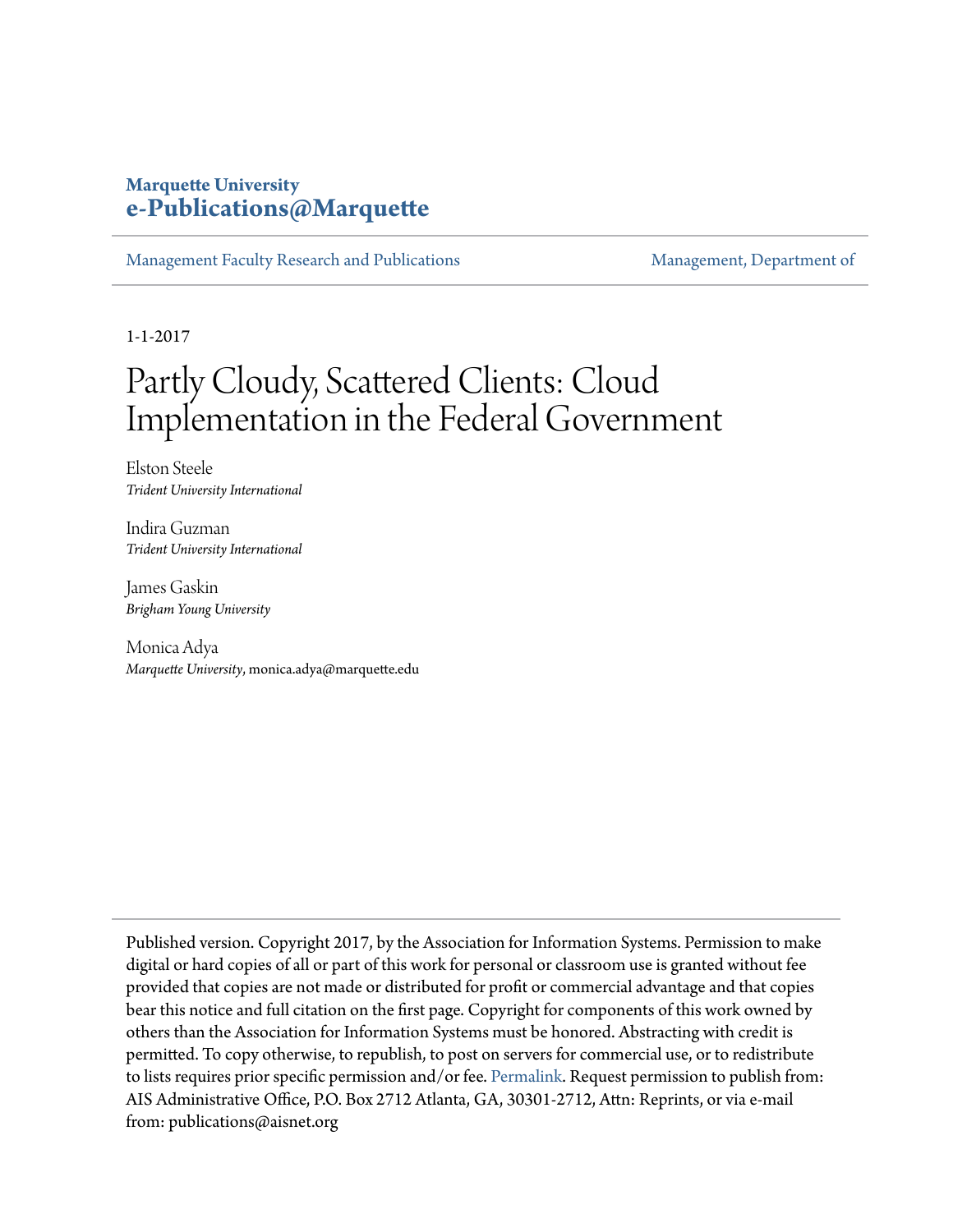## **Partly Cloudy, Scattered Clients: Cloud Implementation in the Federal Government**

*Emergent Research Forum* 

**Elston H. Steele** Trident University elston.steele@my.trident.edu

**Indira R. Guzman** Trident University Indira.guzman@trident.edu

**James Gaskin** Brigham Young University james.gaskin@byu.edu

**Monica Adya** Marquette University monica.adya@marquette.edu

## **Abstract**

While cloud computing adoption is on the rise, barriers continue to play a critical role in delaying the progress of some cloud computing adoption efforts. In 2010 the United States federal government launched the 'Cloud First' policy which requires government agencies to consider the adoption of cloud computing when the solution is secure, reliable and cost effective (Kundra, 2010). Unfortunately, cloud computing adoption among federal agencies has been sluggish. This study investigates pressures asserted to facilitate cloud computing adoption. Although a vast amount of literature exists, very few studies empirically investigate cloud computing adoption from an institutional perspective in concert with top management support. This study aims to fill the gap where the literature is lacking concerning the adoption of cloud computing by federal agencies.

#### **Keywords**

Information Security Awareness; Top Management; Institutional Theory

### **Introduction**

Since issuance of a federal mandate in 2010 requiring federal government agencies to immediately shift to a "Cloud First" policy, agencies have struggled to adopt cloud computing. The emergence of cloud computing as a new paradigm for achieving operational efficiencies has been obfuscated by several problems inhibiting rapid adoption of cloud computing. The Department of Homeland Security (DHS) is one those federal organizations having difficulty with cloud computing adoption. Previous research has examined hindrances to cloud computing adoption across industries in the private sector (Raza et al., 2015, and Park and Ryoo, 2012). While this research provides important insights on cloud computing adoption in the private sector, it devotes scant attention to challenges of cloud computing adoption in the federal government. This study seeks to fill this gap by examining the roles of Top Management Support and Information Security Awareness on cloud computing implementation success in the federal government. This research will provide a distinctive theoretical contribution to institutional theory by advancing our understanding of the process by which moderating factors impacts cloud implementation success. In addition to contributing to the Top Management literature, this research advances knowledge in the cloud computing literature by being the first to provide empirical evidence in examining federal organizations. Finally, this research contributes to future research on why agencies choose specific cloud service implementations.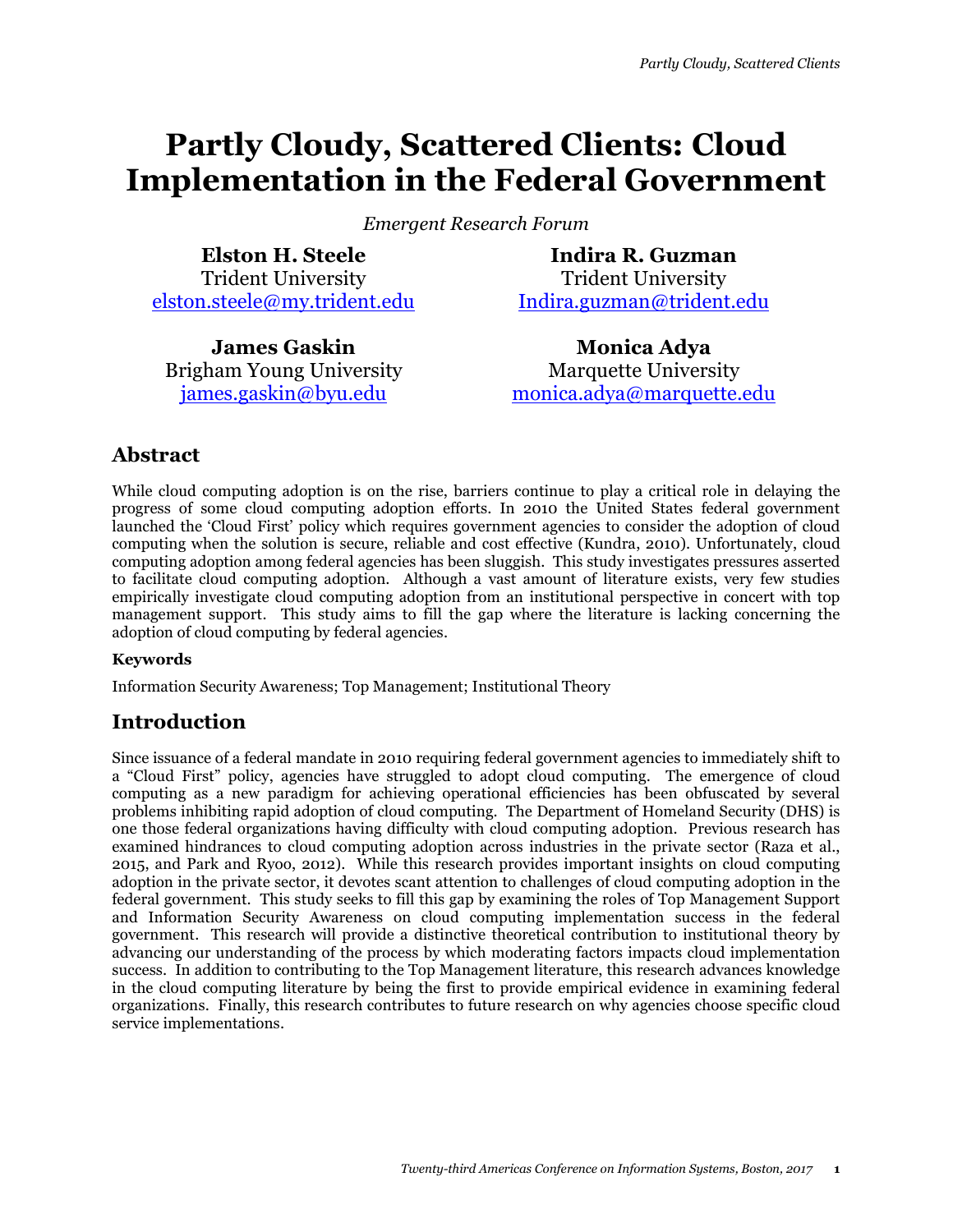## **Theoretical Framework**

Institutional theory forms the foundation for this research. It has been applied in the field of information systems by several researchers (Zheng et al., 2013, Basaglia et al., 2008, and Liang et al., 2007). Scott (1987) suggests that the beginning of wisdom is to recognize that institutional theory has evolved over time and its concepts of institution and institutionalization have been defined in a variety of ways. Lawrence and Shadnam (2008) defines institutional theory as a theoretical framework for analyzing social phenomena which views the social world as significantly comprised of institutions – rules, practices, and structures that set conditions on action. A new concept of institutional theory, neoinstitutional theory, emerged with the seminal works of Meyer and Rowan (1977) and DiMaggio and Powell (1983). Meyer and Rowan (1977) argued that formal structures (institutional myths) in organizations were ceremoniously accepted by actors as a means of attaining legitimacy in the institutional environment. Although formal structures secured legitimacy, stability, and survival, they reduced organizational efficiency in the technical environment, which led to decoupling the formal structures from the technical activities. DiMaggio and Powell (1983) argued that organizations become homogenous through isomorphic processes. A central tenet of neo-institutional theory asserts that organizations and organizational actors seek to gain legitimacy through the process of homogeneity to ensure their survivability (DiMaggio and Powell, 1983). Homogeneity in organizational fields occurs as the result of institutional isomorphic changes within organizational environments. DiMaggio and Powell (1983) introduce isomorphism mechanisms as a compelling means to influence an organizational actor to resemble another organizational actor subjected to the same environmental circumstances. Thus, the following hypotheses are presented:

H1: Coercive pressures will have a positive association with cloud implementation success.

H2: Normative pressures will have a positive association with cloud implementation success.

H3: Mimetic pressures will have a positive association with cloud implementation success.

#### **Top Management Support**

Institutional theory has been supplemented with other theories to complement institutional theory by compensating for its scarcity in specifically explaining how subordinate organizations decide which actions to take to respond to external pressures (Zheng et al., 2013 and Jensen et al., 2009). This study uses Top Management Support to compliment institutional theory as it explains how key leaders use its resources in response to institutional pressures. Drawing on the work of Lin (2010) this study operationalizes top management support as the degree to which top management understands the importance of cloud computing adoption and the extent to which top management is involved in cloud computing adoption. The involvement and participation of top management, such as the CEO and CIO, in managing IT and committing resources to cloud services illustrates the degree of importance placed on cloud computing (Jarvenpaa and Ives, 1991). Zheng et al. (2013) found that top management had positive and significant  $(p < 0.001)$  influence on the allocation of IT human resources and financial resources which lead to the intention to adopt technology. Top management participation has been found to have significant influence on assimilation of technology within an organization. Liang et al. (2007) confirmed top management participation to positively affect the degree of technology usage (*p* < 0.05). Not only must top management champion support for cloud computing, but they must ensure training and education is available for deploying cloud strategies and manage expectations for cloud adoption.

H4a: Top management support will positively influence the relationship between coercive pressures and cloud implementation success.

H4b: Top management support will positively influence the relationship between normative pressures and cloud implementation success.

H4c: Top management support will positively influence the relationship between mimetic pressures and cloud implementation success.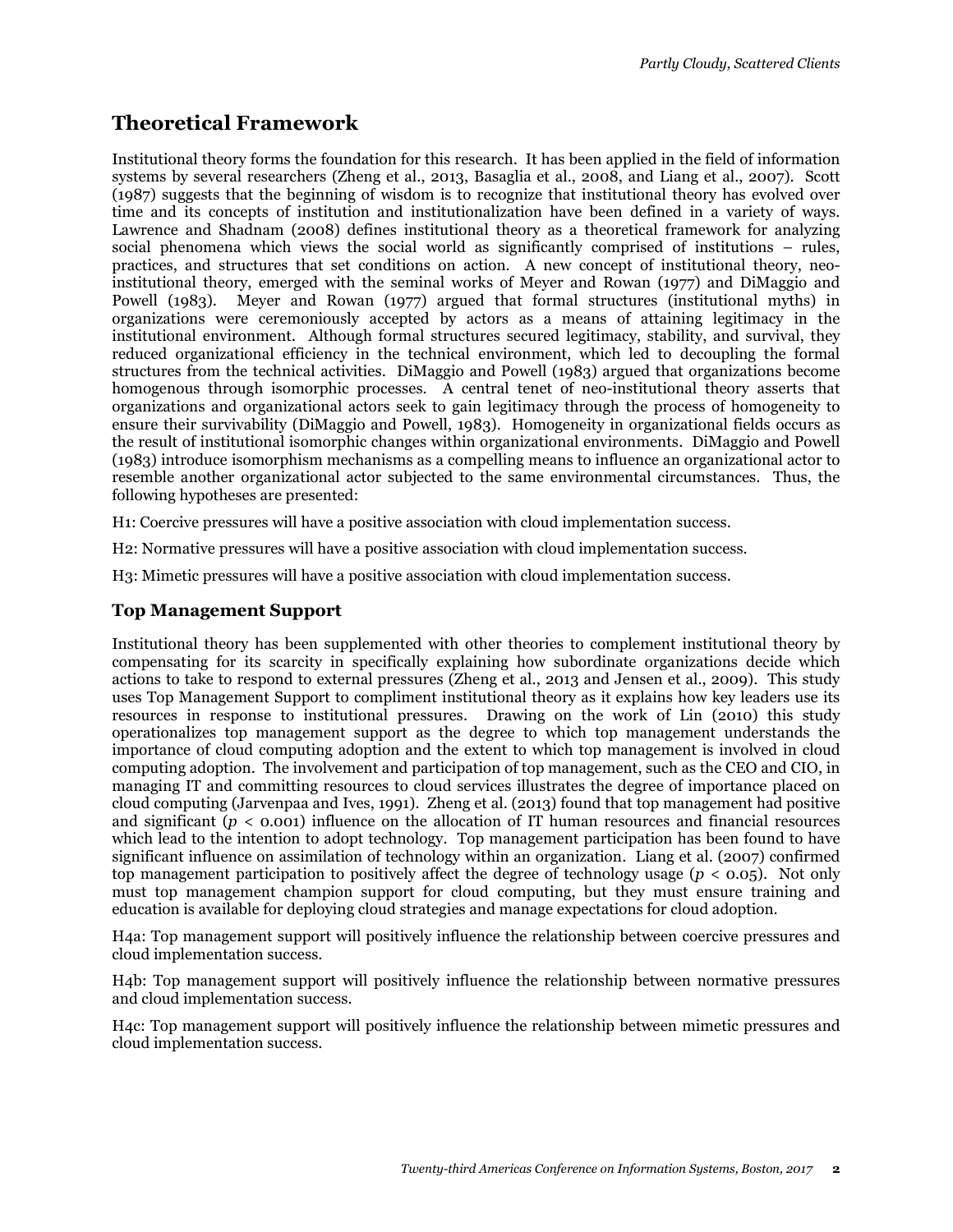#### **Information Security Awareness**

Concerns for security in the cloud environment have been discussed thoroughly in the literature (Modi et al., 2013, Ogigau-Neamtiu, 2012, and Cebula and Young, 2010). Rubóczki and Rajnai (2015) suggest the complex issue of cloud security requires a solid understanding of cloud solutions for various security domains and expert understanding of compliance and risk management. Securing the cloud computing environment is a complex and challenging endeavor due to a lack of understanding of the source of security risks associated with the cloud environment. Modi et al. (2013) survey security issues in the cloud at various levels and propose that since cloud computing is a merger of several known technologies; inherent in those existing technologies are vulnerabilities, which facilitate risks in the cloud computing environment. Since each level of the cloud computing environment has security vulnerabilities, understanding responsibilities of actors involved in securing the environment is necessary. Ogigau-Neamtiu, (2012) assesses the cloud computing environment and divides responsibility between the cloud provider and the client based on the service deployment model. Understanding the cloud provider/client responsibilities for each service deployment creates information security awareness. IS awareness has been found to modify the behavior of individuals thereby fostering a secure environment. In their investigation of antecedents of information security policy compliance, Bulgurcu and Cavusoglu (2010) found that information security awareness (ISA) significantly influenced employees' compliance with security policies. Information security awareness has been found to significantly influence compliance behavior among employees of information security policies (Humaidi and Balakrishnan, 2015). Humaidi and Balakrishnan (2015) found that severity awareness and benefit of security-countermeasure effectively influenced compliance behavior.

H5a: Information security awareness will positively influence the relationship between coercive pressures and cloud implementation success.

H5b: Information security awareness will positively influence the relationship between normative pressures and cloud implementation success.

H5c: Information security awareness will positively influence the relationship between mimetic pressures and cloud implementation success.

## **Conceptual Model**

Drawing on DiMaggio and Powell (1983) Neo-Institutional Theory, the conceptual model for this study explores the effects of Top Management and Information Security Awareness on cloud implementation success from a federal government perspective.



**Figure 1. Conceptual Model**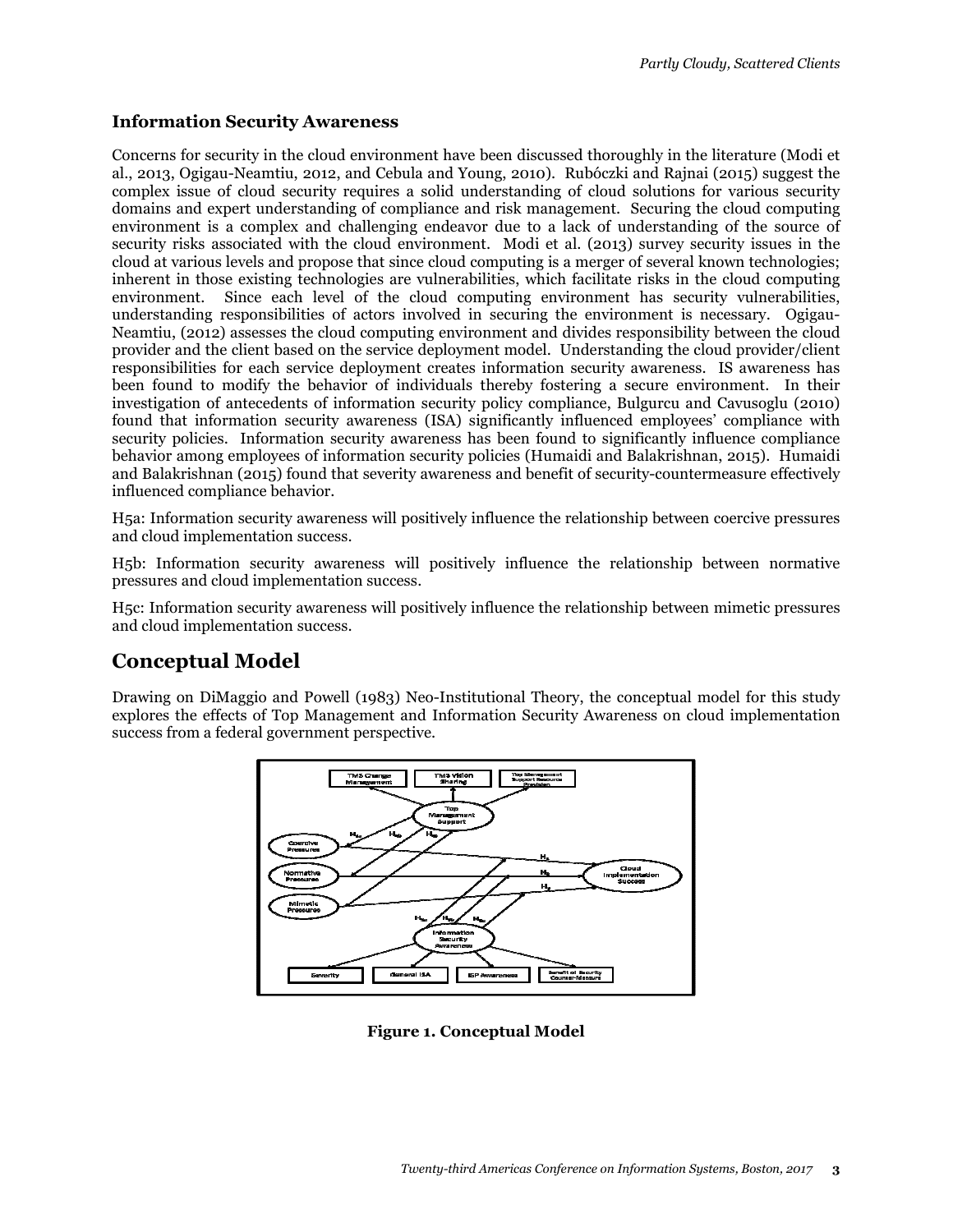## **Methodology**

The purpose of this survey research is to investigate the effects of institutional pressures on cloud implementation success and moderation imposed on that relationship by top management support and information security awareness. Survey research is appropriate for the proposed study due the investigation of expected relationships between independent and dependent variables and the effects of moderating variables (Pinsonneault and Kraemer, 1993). The proposed study will employ a quantitative, non-experimental, correlational design. A cross-sectional design will be used, as I will collect data at one point in time. The advantages of a cross-sectional design are that it is less time consuming, less expensive, and large amounts of data can be collected. An email-based survey method (questionnaire) will be used to collect data.

#### **Population**

The population for the proposed study is the more than 3,500 federal IT Specialists in DHS. The unit of analysis for this study will be conducted at the individual level. Information Technology Managers, Program Managers and Specialists will be included as participants in the proposed study. The sample for this study will be determined using the stratified sampling technique (Suresh et al., 2011). The third participant from each stratum of 10 will be selected into the sample. This study will use a sample size of at least 220 participants as required to use SEM.

#### **Data Collection**

The survey instrument proposed for data collection for this research is a questionnaire consisting of items measuring specific variables adapted from the literature reviewed for this study. Herath and Rao (2009) suggest adopting items from previously validated scales reduces problems with the reliability and validity of the questionnaire. Items on the survey will be measured using a 7-point Likert scale. The scales were adapted for the variables in Table 1 below:

| <b>Variable Name</b>                                  | <b>Source</b>          | <b>Items</b> |
|-------------------------------------------------------|------------------------|--------------|
| <b>IV1: Coercive Pressures</b>                        | Liang et al., (2007)   |              |
| <b>IV2: Normative Pressures</b>                       | Liang et al., (2007)   |              |
| <b>IV3</b> : Mimetic Pressures                        | Liang et al., (2007)   |              |
| Moderating Variable 1: Top Management Support         | Lin, (2010)            |              |
| Moderating Variable 2: Information Security Awareness | Bulgureu et al. (2010) |              |
| Dependent Variable: Cloud Implementation Success      | Wixom, 2001            |              |

#### **Table 1. Variables and Research Questions**

#### **Statistical Analysis**

This study will employ Structural Equation Modeling (SEM) using the Partial Least Squares (PLS) method to analyze data collected and test hypothesized relationships between the variables in this study. SEM provides a general and convenient framework for statistical analysis that includes traditional multivariate statistical analysis, which includes factor analysis, regression analysis, and discriminant analysis (Hox and Bechger, 1998). In a review of PLS-SEM articles, Ringle et al. (2012) found that a common argument for using PLS-SEM is that the technique excels at prediction and almost all model estimations use the coefficient of determination *R2* values to characterize the ability of the model to explain and predict the endogenous variables. Researchers have used SEM in several studies where non-experimental data was collected and analyzed and is thus appropriate for this research.